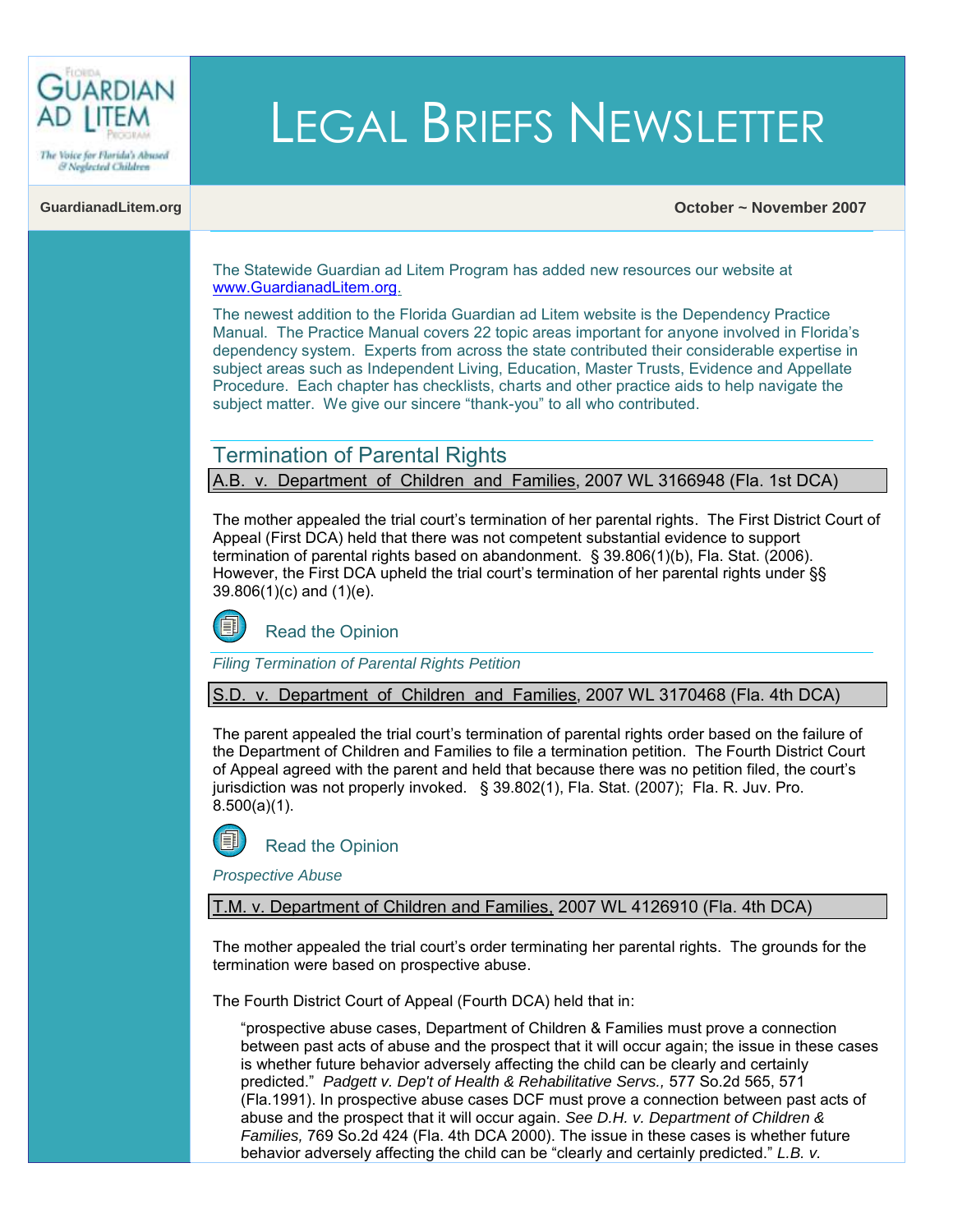*Department of Children & Families,* 835 So.2d 1189, 1195 (Fla. 1st DCA 2002). Stated another way, the issue is whether it is *likely* to happen or *expected. In re J.L.,* 824 So.2d 1023, 1025 (Fla. 2d DCA 2002)."

The Fourth DCA upheld the trial court's termination order citing "[t]he history of violence in the relationship, the [mother] lying about the relationship being finished, and the failure of the mother to protect the child from the father."



*Continuing Risk of Harm to the Child Irrespective of the Provision of Services*  A.W. v. Department of Children and Families, 2007 WL 4105543 (Fla. 1st DCA)

The mother appealed both the trial court's order terminating her parental rights and the trial court's order denying her post-termination visitation. The Department of Children and Families (the department) based the termination petition on the mother's failure to complete her case plan, and the continuing risk of harm to the child irrespective of the provision of services provided to the mother. [§§ 39.806\(1\)\(b\), \(c\), or \(e\), Fla. Stat. \(2006\).](http://www.flsenate.gov/Statutes/index.cfm?App_mode=Display_Statute&Search_String=&URL=Ch0039/SEC806.HTM&Title=->2007->Ch0039->Section%20806#0039.806) 

The First District Court of Appeal (First DCA) upheld the trial court's termination of the mother's parental rights.

"Evidence supported finding that further services for mother would not remedy her inadequate parenting skills and the other deficient circumstances that threatened child's health, safety, and well-being, in support of termination of parental rights; mother was in the borderline range for intellectual functioning, she was unable to implement the tasks that she learned during counseling and training, psychologist stated that mother was unable to provide good insight into the ordinary problems confronting a parent with a young child, that child was at risk in mother's home due to her anger management issues, and that mother might never be able to learn what she needed to now to parent child effectively."

The First DCA also affirmed the trial court's order for no post-termination visitation. The trial court must make the decision based on best interests of the child. There was expert testimony that recommended only limited written communication post-termination which supported the trial court's order. § 39. [811\(7\)\(b\),](http://www.flsenate.gov/Statutes/index.cfm?App_mode=Display_Statute&Search_String=&URL=Ch0039/SEC811.HTM&Title=->2007->Ch0039->Section%20811#0039.811) Fla. Stat. (2006).



*Incarceration/Abandonment*

T.S. v. Department of Children and Families, 2007 WL 4105565 (Fla. 1st DCA)

The father appealed the trial court's order terminating his parental rights (TPR). The TPR petition cited the father's abandonment of the child during the father's incarceration. The trial court found that the father, while being able, made no provision to pay child support, failed to maintain contact with his child, and failed to send a card or gift for the child's birthday.

The First District Court of Appeal (First DCA) reversed the trial court's TPR. The father's incarceration can only be a factor in determining abandonment – not the basis. It is also improper to terminate parental rights "if a parent is unable to financially provide for the child or assume parental obligations due to incarceration. *See In re T.B.,* 819 So.2d at 272; *C.B. v. Dep't of Children & Families,* 874 So.2d 1246 (Fla. 4th DCA 2004)." The father was incarcerated for 8 months, the child was 8-15 months old and the father did not have "the ability to either support his child or meaningfully contact his child during the eight months he was in jail."

The First DCA reversed the trial court's TPR order.



[Read the Opinion](http://opinions.1dca.org/written/opinions2007/11-20-07/07-2161.pdf)

**Dependency**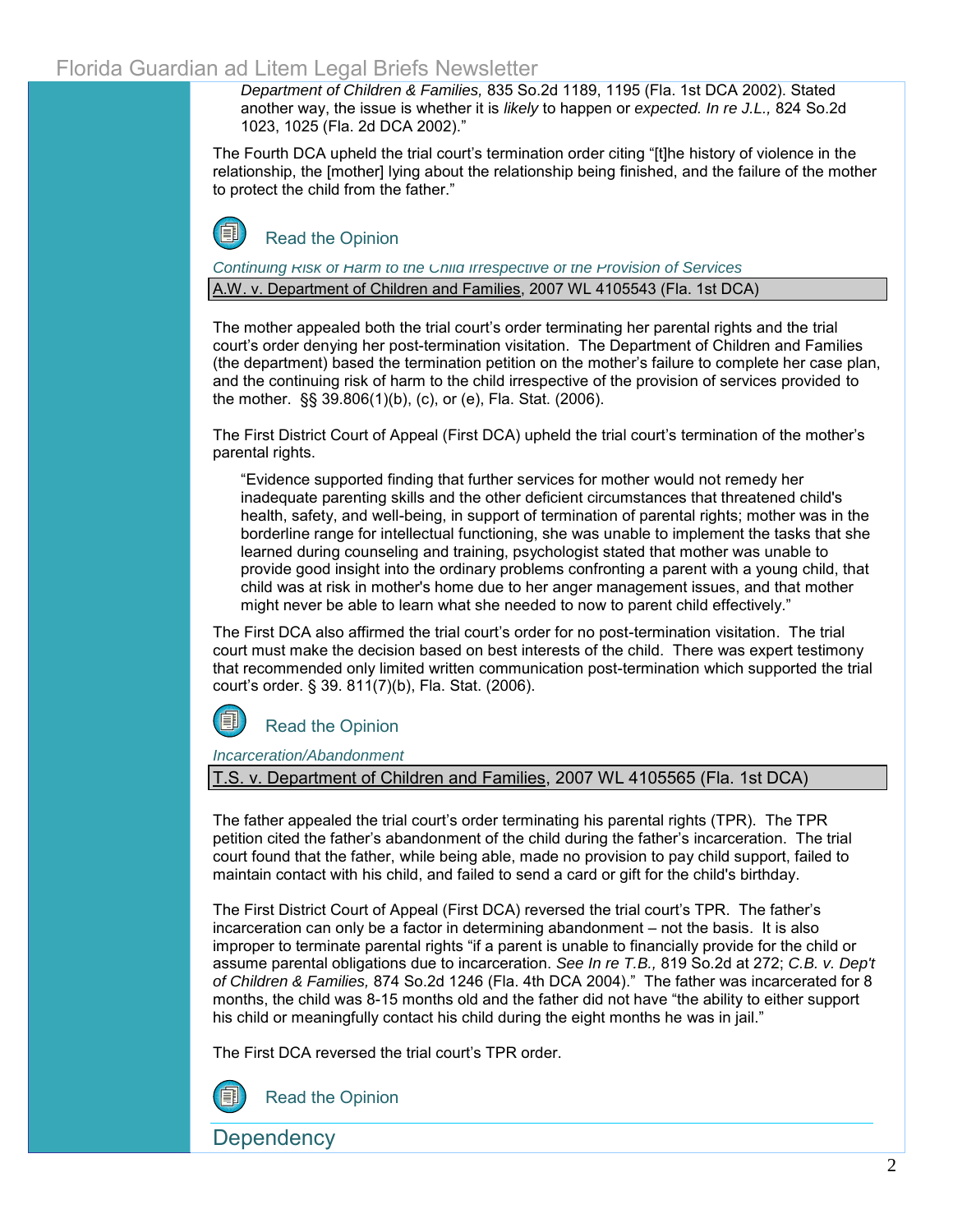*Expert Witness Qualifications*

J.V. v. Department of Children and Family Services, 2007 WL 2935498 (Fla. 3d DCA)

The mother appealed the trial court's order adjudicating her child dependent based upon allegations of domestic violence between the mother and father. A pediatrician testified as an expert witness that the parent's infant suffered from a fractured femur. The mother contends that because the pediatrician was not a radiologist his reading of the child's x-rays and CT scan was inadmissible. Additionally, she argues, the pediatrician should not have been permitted to rely upon medical records authored by the radiologists.

The Third District Court of Appeal (Third DCA) disagreed with the mother and held, "[a] physician is not incompetent to testify as an expert merely because he is not a specialist in the particular field of which he speaks." *Hawkins v. Schofman,* 204 So.2d 336, 336 n. 1 (Fla. 3d DCA 1967) (quoting *Wong Ho v. Dulles,* 261 F.2d 456, 460 (9th Cir.1958)). The Florida Supreme Court has held the trial court has discretion to determine the sufficiency of a witness' qualifications to permit the witness to testify as an expert witness. The trial court's decision whether or not to accept the witness as an expert will not be reversed unless there is a clear showing of error.

The Third DCA affirmed the trial court's dependency adjudication as the record clearly indicated that the child "suffered a fracture to his left femur. This injury was as a result of a traumatic event. The child's parents . . . failed to offer any evidence of a traumatic event, and were the child's only caretakers."



*Psychological Evaluation*

D.C. v. Department of Children and Families, 2007 WL 3087464 (Fla. 4th DCA)

The mother appealed the trial court's dependency adjudication and order requiring her to submit to a psychological evaluation. The Fourth District Court of Appeal upheld the trial court's dependency order but reversed the order requiring her to submit to a psychological evaluation because the order failed to specify the "time, place, manner, conditions, and scope of examination" as required by [Florida Rule of Juvenile Procedure 8.250\(b\).](http://www.floridabar.org/TFB/TFBResources.nsf/Attachments/E2AD7DEF01F6F90685256B29004BFA7E/$FILE/Juvenile%20Rules.pdf?OpenElement)



*Domestic Violence* 

C.J. v. Department of Children & Families, 2007 WL 4126864 (Fla. 4th DCA)

The father appealed the trial court's dependency adjudication of his child. The child was adjudicated dependent based on the history of the father's domestic violence against the mother. [§ 39.01\(14\),\(30\)](http://www.flsenate.gov/Statutes/index.cfm?App_mode=Display_Statute&Search_String=&URL=Ch0039/SEC01.HTM&Title=->2007->Ch0039->Section%2001#0039.01) and (43), Fla. Stat. (2006). The father contends that the "record does not show that [the child] saw or was aware of the violence in the home and therefore cannot be adjudicated dependent."

The Fourth District Court of Appeal (Fourth DCA) held that the "trial court was not required to determine whether child saw or was aware of violence against mother by father as such finding was not required in deciding whether child was neglected." [§39.01\(43\) Fla.](http://www.flsenate.gov/Statutes/index.cfm?App_mode=Display_Statute&Search_String=&URL=Ch0039/SEC01.HTM&Title=->2006->Ch0039->Section%2001#0039.01) Stat. (2006). However, the Fourth DCA also held that the child must be present for domestic violence to constitute abuse. § 39.01(2), Fla. Stat. (defines abuse); [§ 39.01\(31\)\(i\), Fla. Stat.](http://www.flsenate.gov/Statutes/index.cfm?App_mode=Display_Statute&Search_String=&URL=Ch0039/SEC01.HTM&Title=->2006->Ch0039->Section%2001#0039.01) (defines harm); *D.H. v. Department of Children and Families,* 769 So.2d 424, 427 (Fla. 4th DCA 2000).

The trial court made a "blanket ruling" admitting hearsay under the assumption that hearsay "is permitted in dependency matters." However the Fourth DCA disagreed. An "[a]djudicatory hearing shall be conducted by the judge ... applying the rules of evidence in use in civil cases." §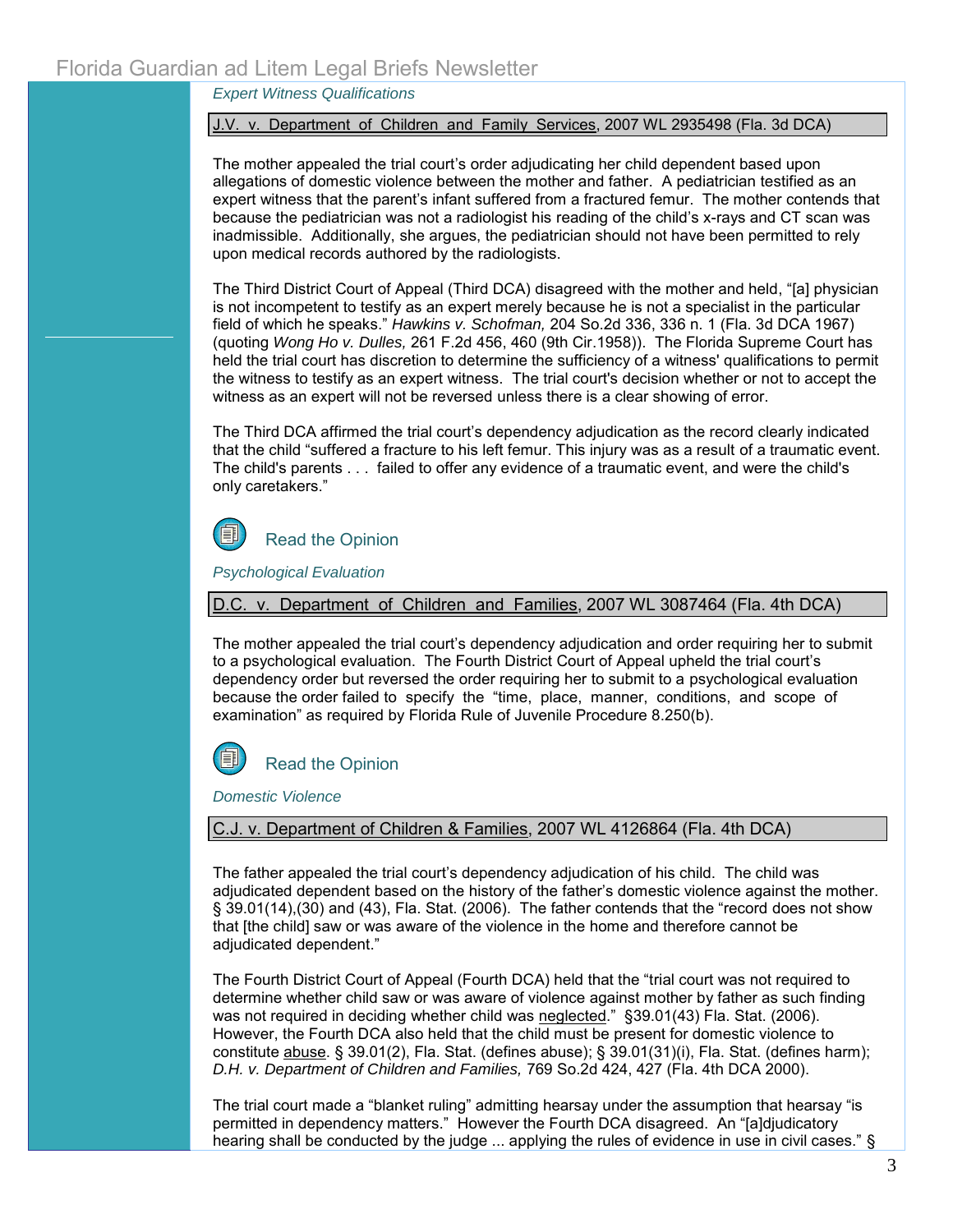#### Florida Guardian ad Litem Legal Briefs Newsletter

[39.507\(1\)\(b\), Fla.](http://www.flsenate.gov/Statutes/index.cfm?App_mode=Display_Statute&Search_String=&URL=Ch0039/SEC507.HTM&Title=->2006->Ch0039->Section%20507#0039.507) Stat.(2006); *See also In the Interest of S.J.T.,* 475 So.2d 951, 953 (Fla. 1st DCA 1985).

The Fourth DCA reversed and remanded the case and held the "trial court erred in admitting, and relying upon, inadmissible hearsay testimony at the adjudicatory hearing."

[Read the Opinion](http://www.4dca.org/Nov%202007/11-21-07/4D07-1496.op.pdf) 

*Substantial Risk of Imminent Harm – Drug Use*

J.O. v. Department of Children and Family Services, 2007 WL 3274708 (Fla. 3d DCA)

The father appealed the trial court's dependency order as to his two children. The dependency was based upon the father's drug use and his selling of drugs from his home which resulted in the children's physical and mental health being at substantial risk of imminent harm. § [39.01\(14\),](http://www.flsenate.gov/Statutes/index.cfm?App_mode=Display_Statute&Search_String=&URL=Ch0039/SEC01.HTM&Title=->2007->Ch0039->Section%2001#0039.01) [Fla. Stat. \(2007\).](http://www.flsenate.gov/Statutes/index.cfm?App_mode=Display_Statute&Search_String=&URL=Ch0039/SEC01.HTM&Title=->2007->Ch0039->Section%2001#0039.01) 

The Third District Court of Appeal (Third DCA) upheld the trial court's order quoting J.C. v. Florida Department of Children & Family Services, 937 So.2d 184 (Fla. 3d DCA 2006):

"While there is no evidence that the children were present or even aware that their father was selling drugs from the structure within the curtilage and directly behind their home, and no evidence of violence, based upon the ages of the children (ten and a half, and seven years of age), the proximity of the drugs, the number of transactions, the fact that the transactions occurred throughout the day and evening, and the presence of an unsecured firearm within the home, we conclude that there was sufficient evidence to support the trial court's finding that the children's physical and mental health were at substantial risk of imminent harm."



[Read the Opinion](http://www.3dca.flcourts.org/Opinions/3D07-0595.pdf) 

*Reopening of Dependency Proceedings*

#### $R_v$ , J.F., 960 So.2d 836 (Fla. 4th DCA 2007)

The mother requested that the trial court reopen the dependency proceedings that had resulted in the placement of the child with the father. The mother requested the trial court appoint an attorney to represent her. The mother also requested the child be heard by the court regarding her placement wishes. The trial court denied the mother's requests and the mother appealed.

First, the Fourth District Court of Appeal (Fourth DCA) held that the trial court had erred in not appointing counsel for the mother as the Fourth DCA held that the proceeding was still a dependency proceeding. The trial court had retained jurisdiction over the case even though the Department of Children and Families (the department) had terminated supervision, and no permanent placement was ever ordered. A parent has the right to counsel in dependency proceedings. [§ 39.013\(1\), Fla. Stat. \(2006\).](http://www.flsenate.gov/Statutes/index.cfm?App_mode=Display_Statute&Search_String=&URL=Ch0039/SEC013.HTM&Title=->2006->Ch0039->Section%20013#0039.013) 

The Fourth DCA also agreed with the mother's contention that the trial court erred when it excluded the child from the hearing and did not hear her wishes regarding her placement. "Juvenile Procedure Rule 8.255 supports the mother's position. Subsection (b) of the rule makes clear that a child has a right to be present in juvenile matters "unless the court finds that the child's mental or physical condition or age is such that a court appearance is not in the best interest of the child." No such finding was made . . ."

The Fourth DCA held that the mother, in requesting the trial court speak with her daughter, was trying to call her as a witness. "Subsection (d)(1) of the rule states that a child "may be called to testify in open court by any party to the proceeding or the court, and may be examined or crossexamined." [Fla. R. Juv. P. 8.255\(d\) \(2006\).](http://www.floridabar.org/TFB/TFBResources.nsf/Attachments/E2AD7DEF01F6F90685256B29004BFA7E/$FILE/Juvenile%20Rules.pdf?OpenElement) It was error for the court to refuse to hear from the child.

The Fourth DCA reversed and remanded the case.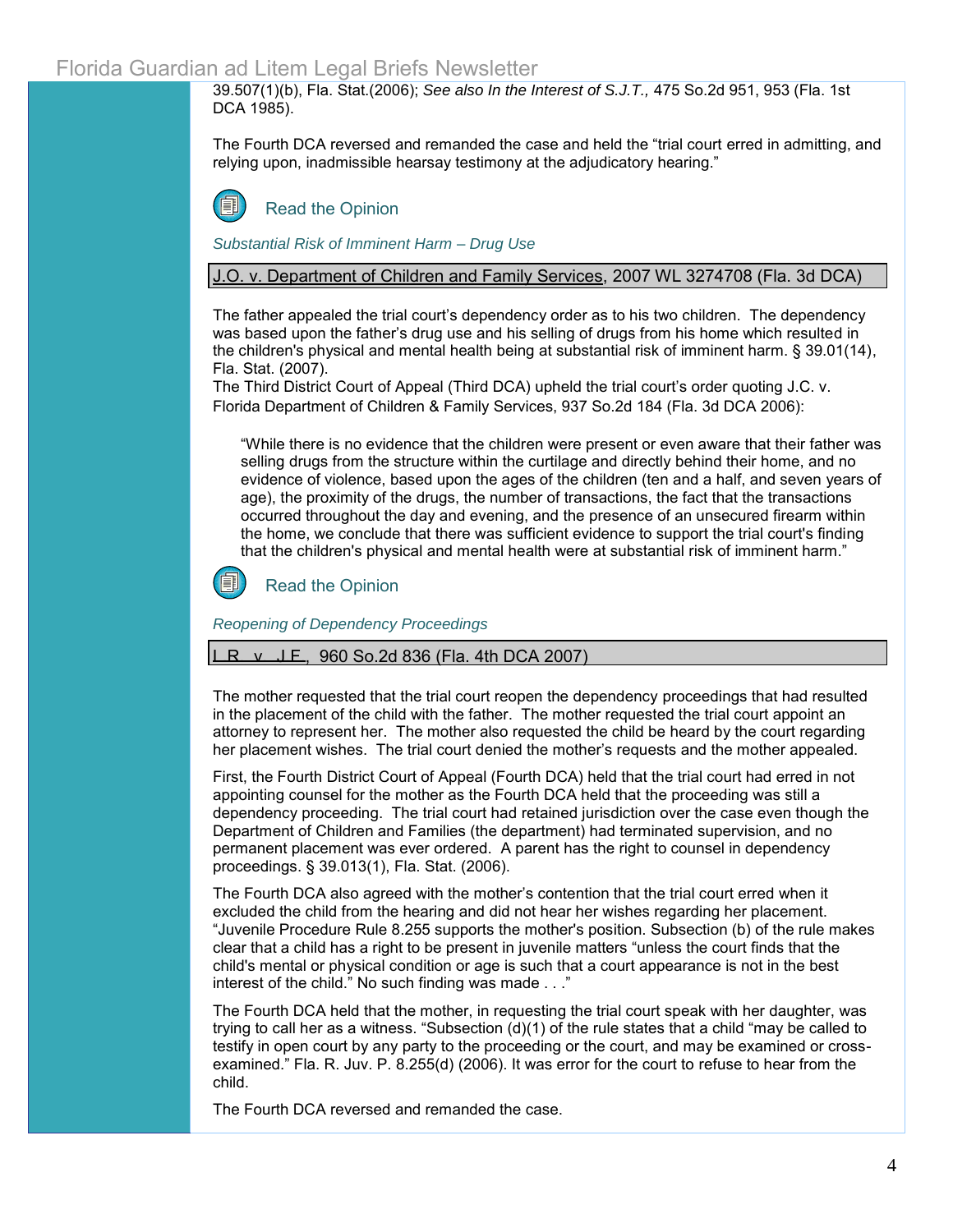1 [Read the Opinion](http://www.4dca.org/July%202007/07%E2%80%9005%E2%80%902007/4D06%E2%80%904003.op.pdf%20%20%20)

*Evidentiary Hearing to Reopen Dependency Case – Sufficiency of Facts Alleged*

J.M. v. Department of Children and Families, 2007 WL 3407778 (Fla. 5th DCA)

The trial court placed the mother's children in long-term relative care (upheld on appeal). The mother filed a motion to have the dependency proceeding reopened. The trial court denied her motion. The mother appealed the trial court's denial of her motion to reopen the dependency case.

The Fifth District Court of Appeal (Fifth DCA) upheld the trial court's denial of the mother's motion. The Fifth DCA explained that long-term relative care is considered a permanent placement [§ 39.621\(d\), Fla. Stat. \(2007\),](http://www.flsenate.gov/Statutes/index.cfm?App_mode=Display_Statute&Search_String=&URL=Ch0039/SEC621.HTM&Title=->2007->Ch0039->Section%20621#0039.621) and cannot be modified unless the "circumstances of the permanent placement are no longer in the child's best interest." § 39.621(9[\) Fla. Stat. \(2007\).](http://www.flsenate.gov/Statutes/index.cfm?App_mode=Display_Statute&Search_String=&URL=Ch0039/SEC621.HTM&Title=->2007->Ch0039->Section%20621#0039.621)  There must be a hearing to determine whether or not to reopen the dependency case. "At the hearing the parent must demonstrate that the safety, well-being, and physical, mental and emotional health of the child are not endangered by the modification." In her motion the mother did not allege facts that if proven, would have supported an order of reunification. If she had, then the trial court would be required to hold an evidentiary hearing.

The Fifth DCA affirmed the trial court's decision.

[Read the Opinion](http://www.5dca.org/Opinions/Opin2007/111207/5D07-2156.op.pdf)

Non-Offending Parent *Placement*

E.B. v. Department of Children and Families, 2007 WL 4105523 (Fla. 1st DCA)

The father, a non-offending parent, appealed the trial court's order denying his motion to have his children placed with him. The father argued that the trial court erred in using the "best interest" standard to determine whether or not to modify the children's placement and there was not sufficient evidence to support the denial. The First District Court of Appeal (First DCA) agreed with the father.

A home study was completed and the home was found to be stable and secure. The father had no criminal history. The First DCA held that the trial court abused its discretion in denying the father's motion. "If a child is adjudicated dependent as to one parent, the non-offending parent should be given custody unless the trial court finds that parent to be unfit or that the child would be endangered if placed in his or her custody." See [§ 39.521\(3\)\(b\) Fla. Stat. \(2006\).](http://www.flsenate.gov/Statutes/index.cfm?App_mode=Display_Statute&Search_String=&URL=Ch0039/SEC521.HTM&Title=->2006->Ch0039->Section%20521#0039.521) The trial court erred in applying the best interest standard.

The First DCA reversed and remanded the case.



*Placement*

G.M. v. Department of Children and Families, 2007 WL 4208556 (Fla. 1st DCA)

The child was placed in long-term custody with the maternal grandparents. The father, a nonoffending parent, appeals the trial court's order placing his child in long-term custody and terminating protective supervision services by the Department of Children and Families (the department). The First District Court of Appeal (First DCA) affirmed the trial court's order.

"The court shall place the child with the non-offending parent upon completion of a home study, unless the court finds that such placement would endanger the safety, well-being, or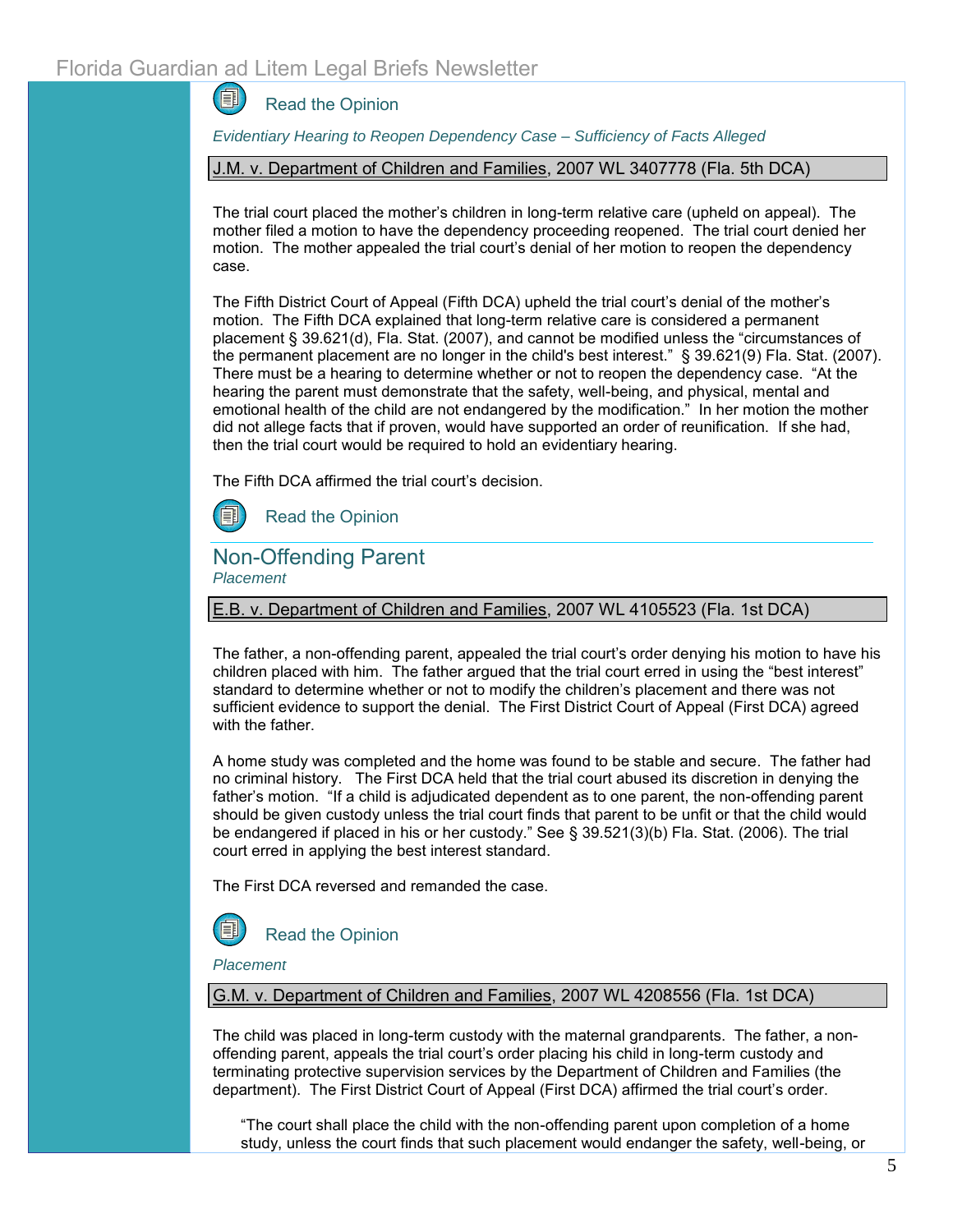# Florida Guardian ad Litem Legal Briefs Newsletter

physical, mental, or emotional health of the child. [§ 39.521\(3\)\(b\), Fla. Stat.\(2005\).](http://www.flsenate.gov/Statutes/index.cfm?App_mode=Display_Statute&Search_String=&URL=Ch0039/SEC521.HTM&Title=->2005->Ch0039->Section%20521#0039.521) In this case the home study found a suitable environment however the court determined that placing the child with the father would endanger her safety, well-being, or physical mental or emotional health of the child. To overturn the trial court's finding the First DCA must find abuse of discretion (Discretion is abused only where the trial court acts in an "arbitrary, fanciful, or unreasonable" manner and no reasonable person would agree with its view. *See Canakaris v. Canakaris,* 382 So.2d 1197, 1203 (Fla.1980)."

The First DCA held that the trial court did not abuse its discretion –the father "knew he should attend family counseling to strengthen his ability to protect his daughter's well being and emotional health, yet he failed to do so."

The First DCA reversed and remanded the trial court's decision.

[Read the Opinion](http://opinions.1dca.org/written/opinions2007/11-30-07/07-1301.pdf)

## Termination of Protective Supervision *Permanent Guardianship*

#### .Z. v. Department of Children and Families, 2007 WL 3170460 (Fla. 4th DCA)

The mother appealed the trial court's order terminating the Department of Children and Families' (the department) protective supervision and placing the child in a permanent guardianship. The Fourth District Court of Appeal (Fourth DCA) held that the trial court met the statutory requirements for terminating protective supervision and for placing the child in a permanent guardianship. [§ 39.6221, Fla. Stat. \(2007\).](http://www.flsenate.gov/Statutes/index.cfm?App_mode=Display_Statute&Search_String=&URL=Ch0039/SEC6221.HTM&Title=->2007->Ch0039->Section%206221#0039.6221) To place a child in permanent guardianship, the court must find reunification or adoption is not in the best interest of the child, the child must have been in the placement for 6 months, the placement must be a safe and suitable home for the child, the guardian has made a commitment to the child until the age of majority, and agree to inform the court of any address change.

The Fourth DCA held there was competent substantial evidence that the mother had not substantially complied with the case plan and affirmed the trial court's decision.



#### Involuntary Commitment of Minors

#### *Presence at the Hearing*

L.T. v. Department of Children and Families, 2007 WL 3274834 (Fla. 4th DCA)

The child appealed a trial court's order involuntarily committing her to a residential treatment facility. The child contends that she was denied due process as she was not permitted to attend the hearing or participate in a meaningful way. The Fourth District Court of Appeal (Fourth DCA) affirmed the trial court's order. The Fourth DCA held that the trial court properly determined that the child's presence at the hearing was not in her best interests. Florida Rule of Juvenile Procedure requires that a child be present at a hearing on the placement of a child into a residential treatment center, "[t]he child shall be present at the hearing unless the court determines pursuant to subdivision (c) that a court appearance is not in the child's best interest." [Fla. R. Juv. P. 8.350\(a\)\(10\).](http://www.floridabar.org/TFB/TFBResources.nsf/Attachments/E2AD7DEF01F6F90685256B29004BFA7E/$FILE/Juvenile%20Rules.pdf?OpenElement) The child was a runner, and she was considered to be a danger to herself and others.

The Fourth DCA also held that the child was not denied due process as she was able to participate in the hearing via phone, and was represented by an attorney ad litem who was present at the hearing, and was able to speak privately with attorney.



[Read the Opinion](http://www.4dca.org/Nov%202007/11-07-07/4D07-1047.op.pdf)